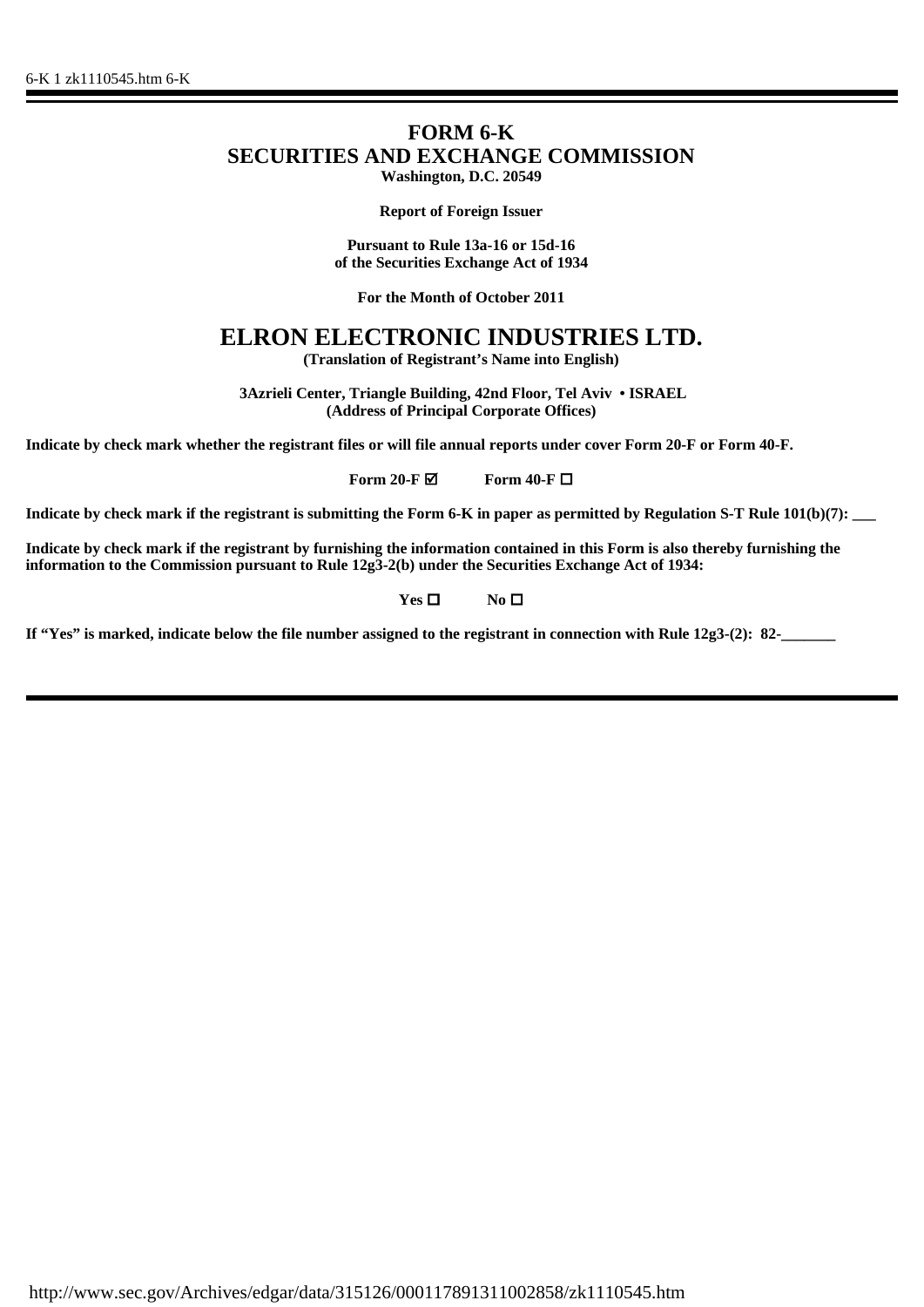English Translation of an immediate report to the Israeli Securities Authority dated October 24, 2011.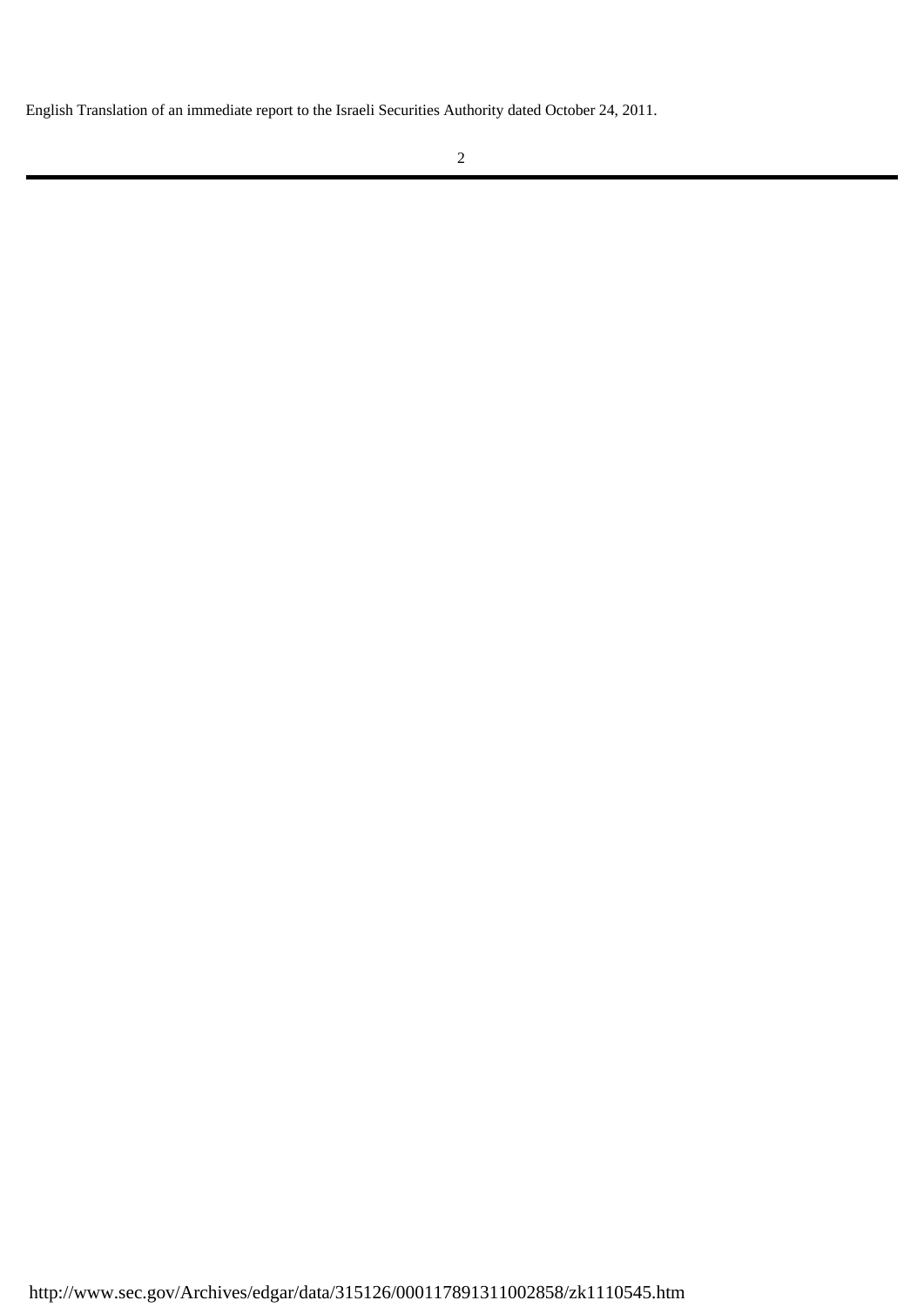On October 24, 2011, the Registrant filed an immediate report with the Israeli Securities Authority pursuant to which it reported the results of the Annual General Meeting of the Shareholders of the Company convened on October 24, 2011:

1. The shareholders' resolutions relating to matters on the agenda:

1. To re-elect Arie Mientkavich, Avraham Asheri, Gabi Barbash, Rona Dankner, Amiram Erel, Shay Livnat, Dori Manor and Arieh Ovadia as directors of the Company until the next annual general meeting of the Company, in addition to the external directors serving at the Company.

2. To appoint Kost, Forer, Gabbay & Kasierer as the Company's auditors for another term until the next annual general meeting of the Company and authorize the Audit Committee and the Board of Directors to determine the audit fees.

3. To approve the renewal of the engagement between the Company and Prof. Gabi Barbash who serves as a director of the Company in a services agreement in relation to medical device companies held by the Company, with effect from September 1, 2010 until the day of the December 31, 2012.

2. This Report is filed further to its Report dated September 27, 2011.

3